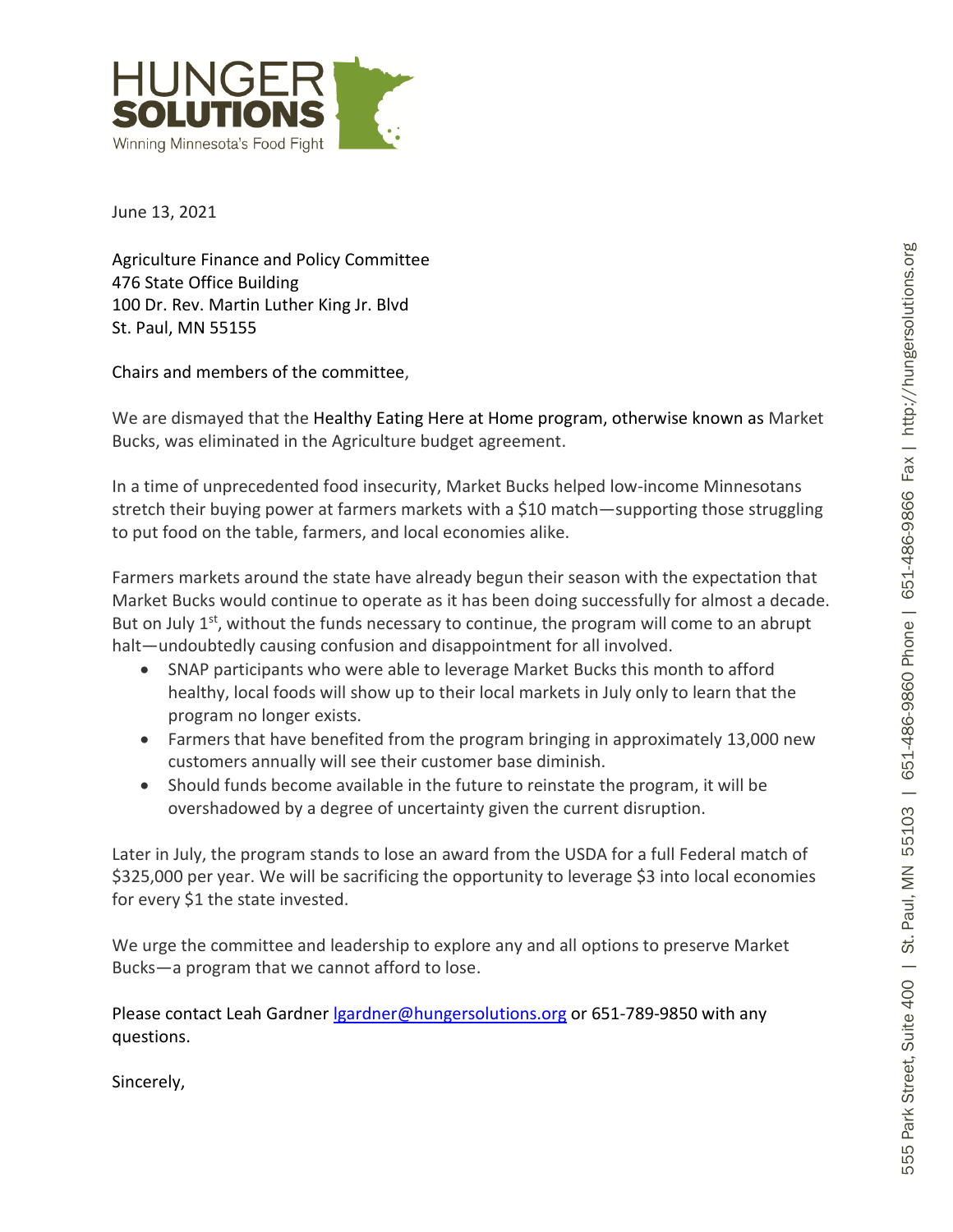

Aitkin Farmers' Market Albert Lea Farmers Market Alexandria Farmers Market Alternative Roots Farm Ambuehl Farm Annandale Farmers Market Appetite For Change, Inc. Auntie Wendy's Kettle Corn Bagley Area Farmers Market Beans Coffee Co Becker Farmers Market Big Lake Farmers Market Big Woods Orchard Blue Cross and Blue Shield of Minnesota Boondock, Enterprises Bread in the Meadow Brilliance, LLC California Street Farm Cannon Valley Farmers' Market, Faribault Cargill Catholic Charities Social Concerns Cedar Crate Farm Central MN Vegetable Growers Association Chengwatana Community Farm City of Little Falls City of Minneapolis Claire Nelson Farmers Market Clover Valley Farms, LLC Community Action Duluth Comunidades Latinas Unidas En Servicio (CLUES) Cuyuna Range Farmers Market D & S Gardens Dante's Cookies Dave Nelson Greenhouse, LLC Dream of Wild Health Drifted Stone Homestead Duluth Community School Collaborative Duluth Farmers Market East Isles Farmers Market Empowered by Nature Wellness Center LLC

Essentia Health Eyota Farmers Market Fairhaven Farm Farmers Market Place LLC Grillinmeats Ferments and More Finland Farmers Market/Friends of the Finland **Community** Fireside Orchard & Gardens First Foods Farm & Seeds First Presbyterian Church of Moorhead Floodwood River farm Forks in the Dirt Four Sisters Farmers Market Fulton Farmers Market Get Fit Itasca Go Boy Breads Goodhue Farmers Market Goodview Farmers Market Grand Rapids Farmers' Market Great River Vineyard Guldan Family Farm GVY Produce Hartshorn Farm Healthy Northland Heather's Home Goods Hibbing Farmers Market Holistic Health Farms Hopkins Farmers Market Hunger Solutions Minnesota Hutchinson Farmers Market Institute for Agriculture and Trade Policy Iron Range Partnership for Sustainability/ MN Farmers Union St. Louis Co Jewish Family and Children's Service of Minneapolis Johnson Family Pastures Keystone Community Services Kingfield Farmers Market Lake City Food Shelf Lake City Market by the Lake